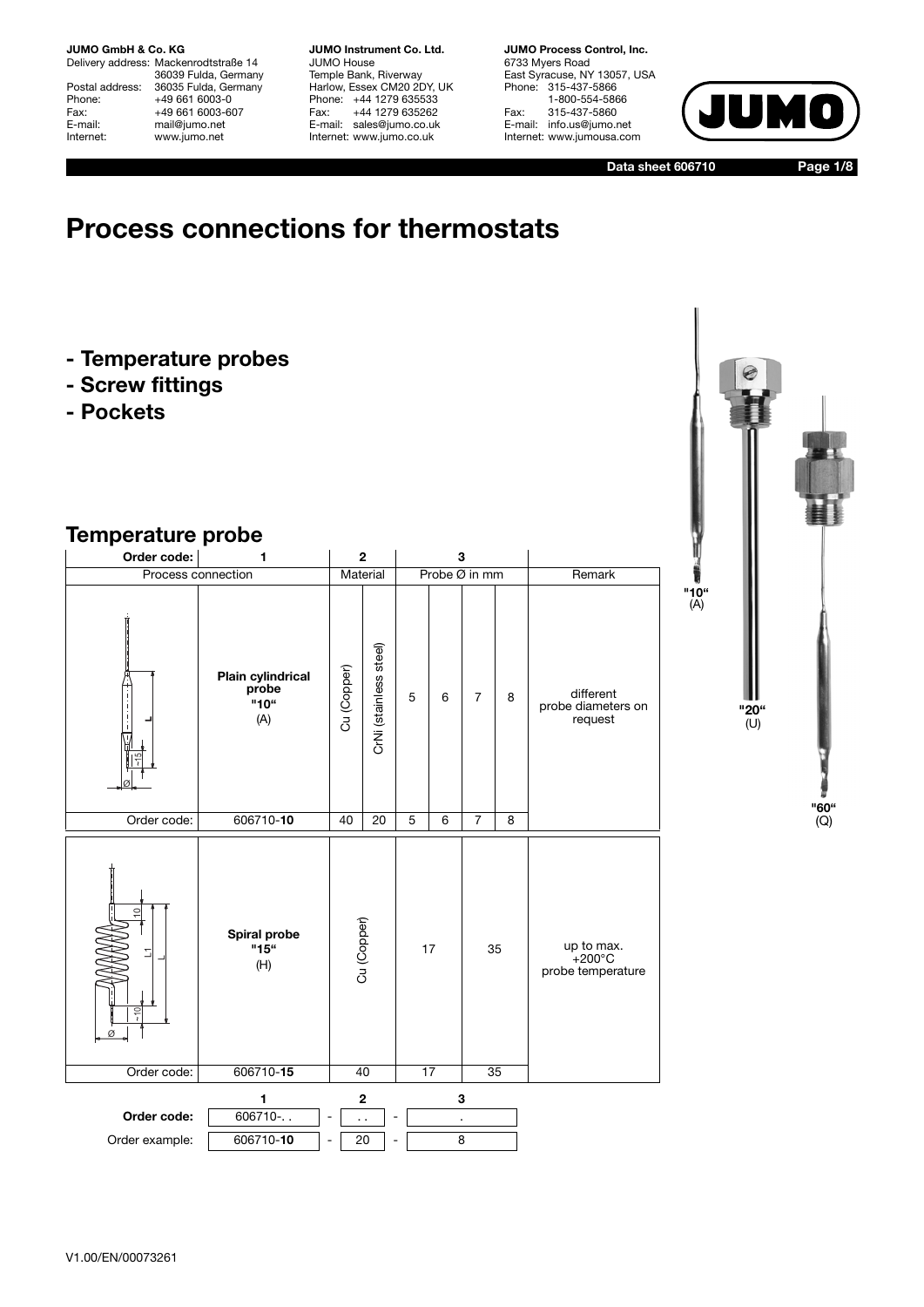Delivery address: Mackenrodtstraße 14 36039 Fulda, Germany Postal address: 36035 Fulda, Germany Phone: +49 661 6003-0<br>Fax: +49 661 6003-60 Fax: +49 661 6003-607<br>E-mail: mail@jumo.net E-mail: mail@jumo.net<br>
Internet: www.iumo.net www.jumo.net

**JUMO Instrument Co. Ltd.** JUMO House Temple Bank, Riverway Harlow, Essex CM20 2DY, UK Phone: +44 1279 635533<br>Fax: +44 1279 635262 +44 1279 635262 E-mail: sales@jumo.co.uk Internet: www.jumo.co.uk

**JUMO Process Control, Inc.** 6733 Myers Road East Syracuse, NY 13057, USA Phone: 315-437-5866 1-800-554-5866 Fax: 315-437-5860 E-mail: info.us@jumo.net Internet: www.jumousa.com



**Data sheet 606710**

**Page 2/8**

### **Screw-connections**

| Order code:                           | 1                                                                                                                                             |                                                                                          | $\mathbf{2}$                         |                                                 |              | 3                      | 4                                                                         |   |                  | 5              |         |             | 6                      |
|---------------------------------------|-----------------------------------------------------------------------------------------------------------------------------------------------|------------------------------------------------------------------------------------------|--------------------------------------|-------------------------------------------------|--------------|------------------------|---------------------------------------------------------------------------|---|------------------|----------------|---------|-------------|------------------------|
|                                       | Process connection                                                                                                                            |                                                                                          | Thread G                             |                                                 |              | Connection<br>material | Immersion tube<br>length "S" in mm                                        |   | Probe Ø<br>in mm |                |         |             | Probe<br>material      |
| <b>HEADS SEE AND THE SECOND LEADS</b> | <b>Double</b><br>screw-connection<br>for union nut<br>"50"<br>(B)                                                                             | $G^1/2$<br>$L_1 = 14$<br>$\begin{matrix} 2 \ \hline 27 \ \hline 27 \end{matrix}$         | $G^{3/8}$<br>$L_1 = 12$<br>22        | $G^{3/4}$<br>$L_1 = 16$<br>D<br>$\overline{3}2$ | CuZn (brass) | CrNi (stainless steel) | 100<br>120<br>150<br>200<br>300<br>400<br>Specifications<br>in plain text | 5 | 6                | $\overline{7}$ | $\bf 8$ | Cu (Copper) | CrNi (stainless steel) |
| Order code:                           | 606710-50                                                                                                                                     | 13                                                                                       | 12                                   | 14                                              | 46           | 20                     | $\sim 100$                                                                | 5 | 6                | $\overline{7}$ | 8       | 40          | 20                     |
| <b>MANAGEMENT</b>                     | Union nut<br>"52"<br>(C)<br>Plain cylindrical<br>probe, with collar and<br>union nut. Collar sol-<br>dered or welded to<br>capillary.         | $G^1/2$<br>$L_1 = 10$<br>$\begin{matrix} 2 \ \overline{27} \ \overline{27} \end{matrix}$ | $G^{3/8}$<br>$L_1 = 7.5$<br>ු—<br>22 | $G^{3/4}$<br>$L_1 = 11$<br>$\frac{2}{32}$       | CuZn (brass) | CrNi (stainless steel) | 100<br>120<br>150<br>200<br>300<br>400<br>Specifications<br>in plain text | 5 | 6                | $\overline{7}$ | $\bf 8$ | Cu (Copper) | CrNi (stainless steel) |
| Order code:                           | 606710-52                                                                                                                                     | 13                                                                                       | 12                                   | 14                                              | 46           | 20                     | $\sim 100$                                                                | 5 | 6                | $\overline{7}$ | 8       | 40          | 20                     |
| <b>NASANGER</b>                       | fixed screw-connec-<br>tion with hexagon<br>"54"<br>(D)<br>Plain cylindrical<br>probe, thread piece<br>soldered or<br>welded<br>to capillary. | $G^1/2$<br>$L_1 = 14$<br>ු—<br>27                                                        | $G^{3}/g$<br>$L_1 = 12$<br>ු—<br>22  |                                                 | CuZn (brass) | CrNi (stainless steel) | 100<br>120<br>150<br>200<br>300<br>400<br>Specifications<br>in plain text | 5 | 6                | $\overline{7}$ | $\bf8$  | Cu (Copper) | CrNi (stainless steel) |
| Order code:                           | 606710-54                                                                                                                                     | 13                                                                                       | 12                                   |                                                 | 46           | 20                     | $\sim$ $\sim$ $\sim$                                                      | 5 | 6                | $\overline{7}$ | 8       | 40          | 20                     |

Process connections "50" (B), "52" (C) and "54" (D): max. admissible pressure for device functions STB, STW (STB) = 2 bar / TR, TW and TB on request.

| Order code:    | 606710-   | - | . . | $\sim$ | $\cdots$ | - | $\cdots$ |   | . . | - | . . |
|----------------|-----------|---|-----|--------|----------|---|----------|---|-----|---|-----|
| Order example: | 606710-50 | - |     | -      | ∩∩<br>ZU |   | 200      | - |     | - | 20  |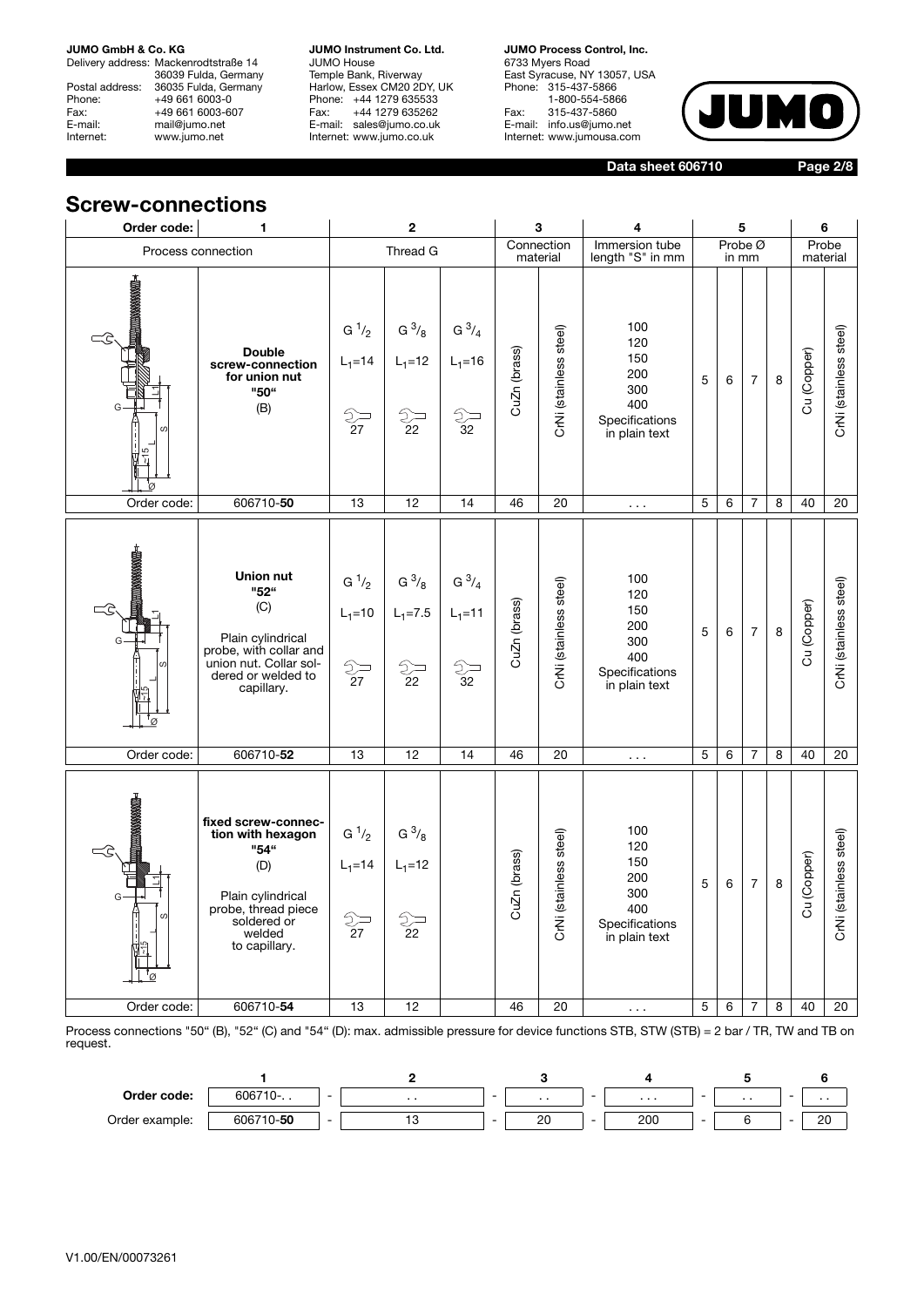Delivery address: Mackenrodtstraße 14 36039 Fulda, Germany Postal address: 36035 Fulda, Germany Phone: +49 661 6003-0<br>Fax: +49 661 6003-60 Fax: +49 661 6003-607<br>E-mail: mail@jumo.net E-mail: mail@jumo.net<br>
Internet: www.iumo.net www.jumo.net

**JUMO Instrument Co. Ltd.** JUMO House Temple Bank, Riverway Harlow, Essex CM20 2DY, UK Phone: +44 1279 635533<br>Fax: +44 1279 635262 +44 1279 635262 E-mail: sales@jumo.co.uk Internet: www.jumo.co.uk

**JUMO Process Control, Inc.** 6733 Myers Road East Syracuse, NY 13057, USA Phone: 315-437-5866 1-800-554-5866 Fax: 315-437-5860 E-mail: info.us@jumo.net Internet: www.jumousa.com



**Data sheet 606710**

**Page 3/8**

### **Screw-connections**

| Order code:          | 1                                                                                                                                                               |                                       | $\mathbf{2}$                              |                    | 3                      |                                                                      |
|----------------------|-----------------------------------------------------------------------------------------------------------------------------------------------------------------|---------------------------------------|-------------------------------------------|--------------------|------------------------|----------------------------------------------------------------------|
|                      | Process connection                                                                                                                                              |                                       | Thread G                                  |                    | Material               | Remarks                                                              |
| (2)<br>(1)<br>G<br>Ø | Double screw-con-<br>nection<br>"60"<br>(Q)<br>for retrofitting to<br>the capillary.<br>Probe temperature<br>max. $+200^{\circ}$ C.<br>(1) Washer<br>$(2)$ Seal | $G^1/2$<br>$L_1 = 14$<br>$rac{2}{27}$ | $G^{3/8}$<br>$L_1 = 12$<br>$\frac{2}{22}$ | CuZn (brass)       | CrNi (stainless steel) | Suitable for probe Ø up to 8 mm.<br>Use only in pressureless medium. |
| Order code:          | 606710-60                                                                                                                                                       | 13                                    | 12                                        | 46                 | 20                     |                                                                      |
| (1)<br>(2)<br>(1)    | <b>Stuffing box</b><br>screw-connection<br>"65"<br>(V)<br>for retrofitting to<br>the capillary.<br>Probe temperature<br>max. +200°C.<br>(1) Washer<br>(2) Seal  | M 14 x 1                              | 19<br>35                                  | CuZn (brass)<br>46 | CrNi (stainless steel) | Suitable for probe Ø up to 6 mm.<br>Use only in pressureless medium. |
| Order code:          | 606710-65                                                                                                                                                       |                                       |                                           |                    | 20                     |                                                                      |

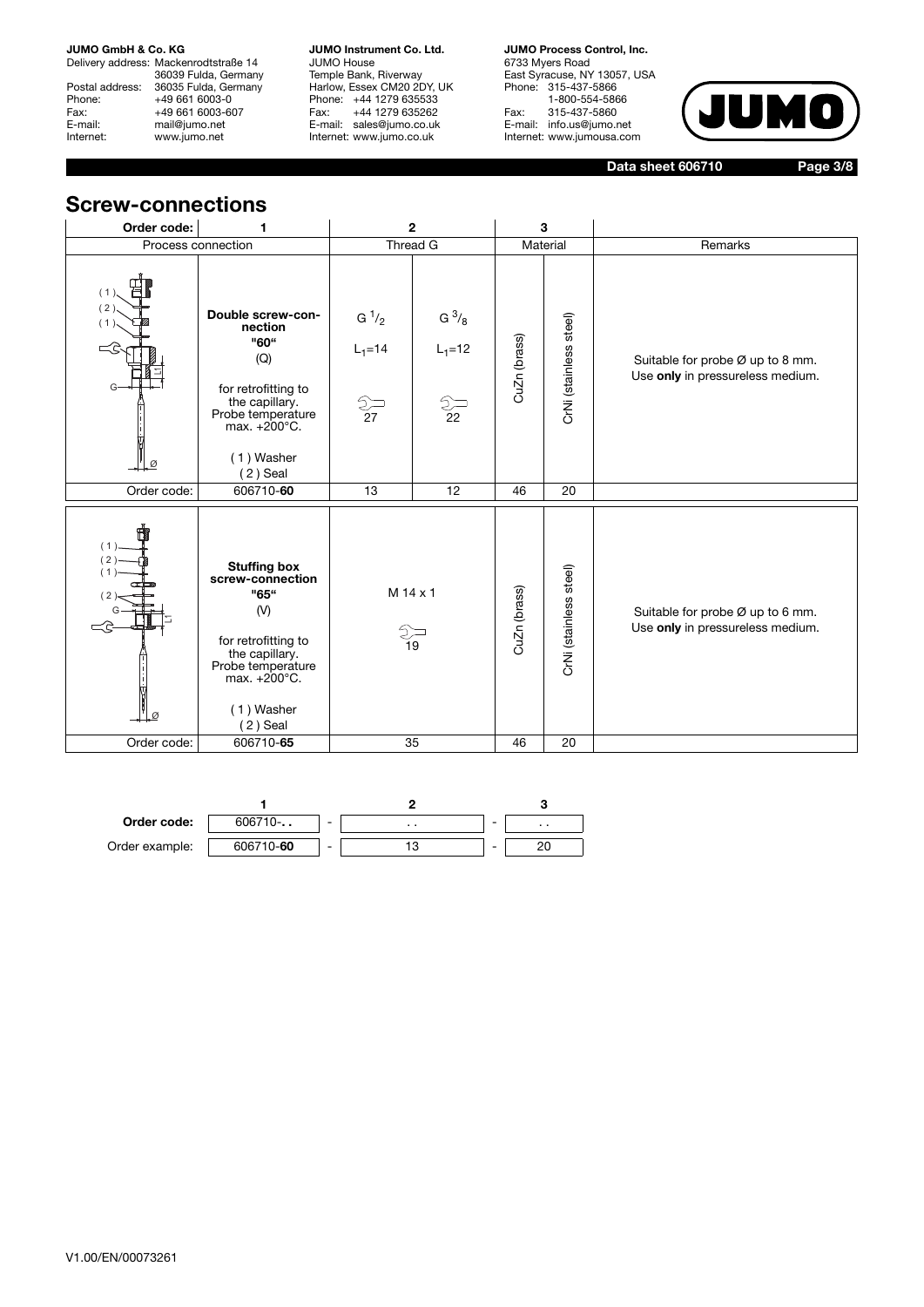Delivery address: Mackenrodtstraße 14 36039 Fulda, Germany Postal address: 36035 Fulda, Germany Phone: +49 661 6003-0<br>Fax: +49 661 6003-60 Fax: +49 661 6003-607<br>E-mail: mail@jumo.net E-mail: mail@jumo.net<br>Internet: www.iumo.net www.jumo.net

**JUMO Instrument Co. Ltd.** JUMO House Temple Bank, Riverway Harlow, Essex CM20 2DY, UK Phone: +44 1279 635533 Fax: +44 1279 635262 E-mail: sales@jumo.co.uk Internet: www.jumo.co.uk

**JUMO Process Control, Inc.** 6733 Myers Road East Syracuse, NY 13057, USA Phone: 315-437-5866 1-800-554-5866 Fax: 315-437-5860 E-mail: info.us@jumo.net Internet: www.jumousa.com



**Data sheet 606710**

**Page 4/8**

## **Sheaths**

| Order code:                    | 1                                                                                                                                                                                                                              | $\mathbf 2$                             |                                                                                      |              | 3                      | 4                                                                         | 5                                             |                                                                             |                                                                             |
|--------------------------------|--------------------------------------------------------------------------------------------------------------------------------------------------------------------------------------------------------------------------------|-----------------------------------------|--------------------------------------------------------------------------------------|--------------|------------------------|---------------------------------------------------------------------------|-----------------------------------------------|-----------------------------------------------------------------------------|-----------------------------------------------------------------------------|
| Process connection             |                                                                                                                                                                                                                                |                                         | Thread G                                                                             |              | Material               | Immersion tube length "S"<br>in mm                                        |                                               | Immersion tube Ø<br>in mm                                                   |                                                                             |
| c                              | Screw-in sheath<br>"20"<br>(U)<br>with<br>screw-in spigot, form<br>A as per DIN 3852/2<br>with<br>locking screw.<br>(Clamping piece to<br>fasten the<br>probe for<br>extra code "f")                                           | $G^1/2$<br>$L_1 = 14$<br>$\frac{2}{27}$ | $G^{3/8}$<br>$L_1 = 12$<br>$\begin{array}{c}\n\bigcirc\\ \bigcirc\\ 24\n\end{array}$ | CuZn (brass) | CrNi (stainless steel) | 100<br>120<br>150<br>200<br>300<br>400<br>Specifications<br>in plain text | 8<br>(Inter-<br>$nal$ $\varnothing$<br>6., 5) | 10<br>(Inter-<br>nal Ø<br>8.5)                                              | 15<br>(Inter-<br>$\overline{\mathsf{nal}}\ \overline{\mathcal{O}}$<br>13.5) |
| Order code:                    | 606710-20                                                                                                                                                                                                                      | 13                                      | 12                                                                                   | 46           | 20                     | $\sim$ $\sim$ $\sim$                                                      | 8                                             | 10                                                                          | 15                                                                          |
| G<br>$\omega$<br>Ø             | Screw-in sheath,<br>open<br>"21"<br>(UO)<br>without immersion<br>tube<br>base, with screw-in<br>spigot, form A as per<br>DIN 3852/2 with<br>locking screw.<br>(Clamping piece to<br>fasten the<br>probe for<br>extra code "f") | $G^1/2$<br>$L_1 = 14$<br>२ —<br>२७      | $G^{3/8}$<br>$L_1 = 12$<br>$\frac{2}{24}$                                            | CuZn (brass) | CrNi (stainless steel) | 100<br>120<br>150<br>200<br>300<br>400<br>Specifications<br>in plain text | 8<br>(Inter-<br>nal@<br>6., 5)                |                                                                             |                                                                             |
| Order code:                    | 606710-21                                                                                                                                                                                                                      | 13                                      | 12                                                                                   | 46           | 20                     | $\sim$ $\sim$ $\sim$                                                      | 8                                             |                                                                             |                                                                             |
| 025<br>Ø 30<br>S<br>Ø          | Sheath with welded<br>collar<br>"22"<br>(US)<br>straight, with<br>locking screw.<br>(Clamping piece to<br>fasten the<br>probe for<br>extra code "f")                                                                           |                                         | without thread                                                                       | St (Steel)   | CrNi (stainless steel) | 100<br>120<br>150<br>200<br>300<br>400<br>Specifications<br>in plain text |                                               | 10<br>(Inter-<br>$nal$ $\varnothing$<br>8.5)                                | 15<br>(Inter-<br>$nal$ $\varnothing$<br>13.5)                               |
| Order code:                    | 606710-22                                                                                                                                                                                                                      |                                         | 00                                                                                   | 01           | 20                     | $\cdots$                                                                  |                                               | 10                                                                          | 15                                                                          |
| Ø 25<br>Ø 30<br>Ø 12<br>S<br>Ø | Sheath with welded<br>collar<br>"23"<br>(US)<br>conical from<br>12 to 8 mm, with<br>locking screw.<br>(Clamping piece to<br>fasten the<br>probe for<br>extra code "f")                                                         |                                         | without thread                                                                       | St (Steel)   | CrNi (stainless steel) | 100<br>120<br>150<br>200<br>300<br>400<br>Specifications<br>in plain text |                                               | Immersion tube coni-<br>cal from 12 to 8 mm<br>(Internal $\varnothing$ 6.5) |                                                                             |
| Order code:                    | 606710-23                                                                                                                                                                                                                      |                                         | 00                                                                                   | 01           | 20                     | $\cdots$                                                                  |                                               | 8                                                                           |                                                                             |
| Order code:                    | 1<br>606710-                                                                                                                                                                                                                   |                                         | $\mathbf{2}$<br>$\sim$ $\sim$                                                        |              | 3<br>$\ddotsc$         | 4<br>۰<br>$\sim$ $\sim$ $\sim$                                            | $\overline{a}$                                | 5<br>$\ddotsc$                                                              |                                                                             |
| Order example:                 | 606710-20                                                                                                                                                                                                                      |                                         | 13                                                                                   |              | 01                     | 100<br>$\qquad \qquad \blacksquare$                                       |                                               | 10                                                                          |                                                                             |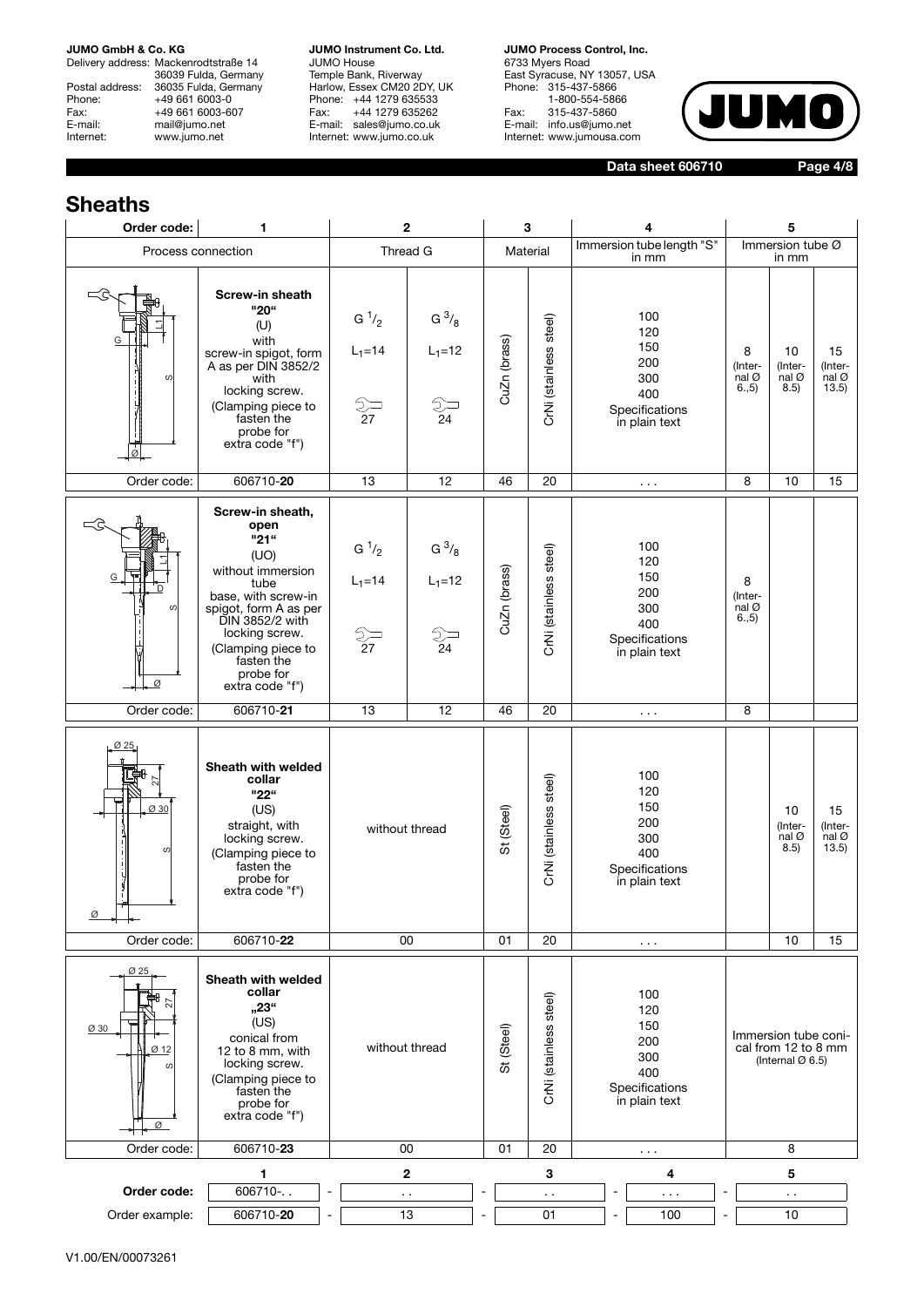Delivery address: Mackenrodtstraße 14 36039 Fulda, Germany Postal address: 36035 Fulda, Germany<br>Phone: +49 661 6003-0 Phone: +49 661 6003-0<br>Fax: +49 661 6003-6 Fax: +49 661 6003-607<br>E-mail: mail@iumo.net mail@jumo.net Internet: www.jumo.net

**JUMO Instrument Co. Ltd.** JUMO House Temple Bank, Riverway Harlow, Essex CM20 2DY, UK Phone: +44 1279 635533<br>Fax: +44 1279 635262 +44 1279 635262 E-mail: sales@jumo.co.uk Internet: www.jumo.co.uk

**JUMO Process Control, Inc.** 6733 Myers Road East Syracuse, NY 13057, USA Phone: 315-437-5866 1-800-554-5866 Fax: 315-437-5860 E-mail: info.us@jumo.net Internet: www.jumousa.com



**Data sheet 606710**

**Page 5/8**

#### **Sheaths Order code: 1 2 3 4 5** Process connection Thread G Material Immersion tube Immersion tube Ø length "S" in mm in mm **Screw-in sheath**  ~85 **with intermediate**   $G^1/2$ G  $^{3}/_{8}$ 100 **piece** CrNi (stainless steel) CrNi (stainless steel) Ø90 120 **"30"** 150 (UZ)  $L_1 = 14$  $L_1=12$ 8 10 15 200 L1 (Inter-nal Ø (Inter-nal Ø (Inter-nal Ø G 300 and 6.,5) 8.5) 13.5) 400 locking screw for ther- $\frac{2}{24}$ mostat with rigid shaft  $\frac{2}{\sqrt{2}}$ Specifications and probe temperain plain text ture exceeding  $+150^{\circ}$ C. Ø Order code: | 606710-**30 |** 13 | 12 | | 20 | ... | 8 | 10 | 15 **Sheath with screwin piece with inter-**~85 **mediate piece, open** 100 G  $\frac{1}{2}$  $G^{3/8}$ CrNi (stainless steel) (stainless steel) Ø90 120 **"31"** 150 8  $L_1 = 14$  $L_1 = 12$ (UZO) 200 (Inter-L1 300 nal Ø G and 6.5) 400 Ø locking screw for ther-CrNi(  $\frac{2}{27}$  $\sum_{24}$ Specifications mostat with rigid shaft in plain text and probe temperature exceeding +150°C. li e Order code: 606710-**31** 13 12 20 . . . 8 **Sheath with welded collar and intermedi-**~91 **ate piece,**  100 (stainless steel) CrNi (stainless steel) **straight** Ø90 120 **"32"** 150 St (Steel) 10 15 (UZS) 200 (Inter-(Interwithout thread 300 Ø30 nal Ø 8.5) nal Ø 13.5) and 400 locking screw for ther-**CrNi** Specifications mostats with rigid in plain text shaft and probe temperature exceeding +150°C. ØOrder code: | 606710-**32 | 00 | 01 | 2**0 | ... | | 10 | 15 **1 2 345 Order code:** 606710-.. |- | .. |- | .. |- | ... |- | ... |- | .. Order example: 606710-30 - 13 - 20 - 200 - 200 - 8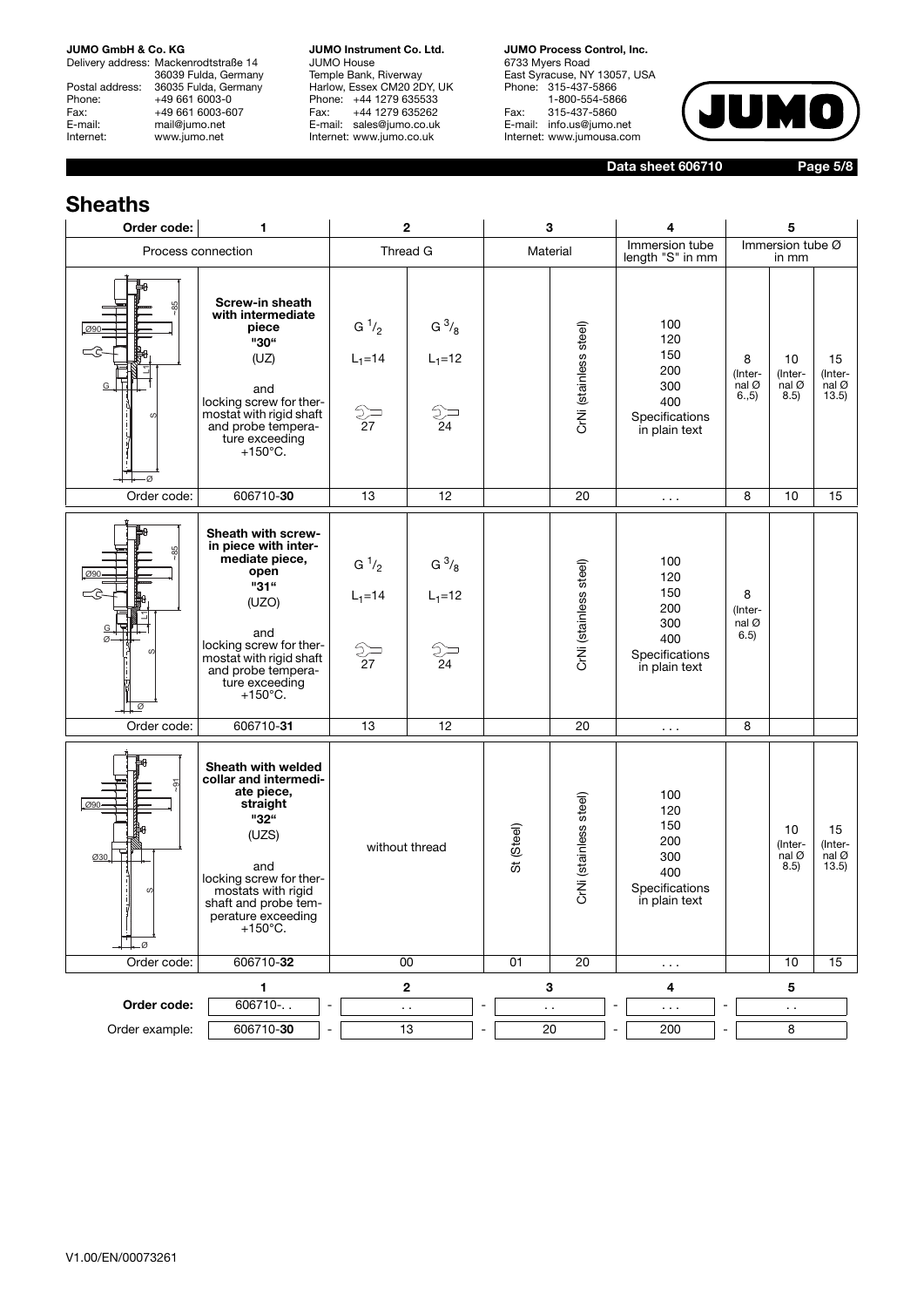Delivery address: Mackenrodtstraße 14 36039 Fulda, Germany Postal address: 36035 Fulda, Germany Phone: +49 661 6003-0<br>Fax: +49 661 6003-60 Fax: +49 661 6003-607<br>E-mail: mail@jumo.net E-mail: mail@jumo.net<br>Internet: www.iumo.net www.jumo.net

**JUMO Instrument Co. Ltd.** JUMO House Temple Bank, Riverway Harlow, Essex CM20 2DY, UK Phone: +44 1279 635533 Fax: +44 1279 635262 E-mail: sales@jumo.co.uk Internet: www.jumo.co.uk

**JUMO Process Control, Inc.** 6733 Myers Road East Syracuse, NY 13057, USA Phone: 315-437-5866 1-800-554-5866 Fax: 315-437-5860 E-mail: info.us@jumo.net Internet: www.jumousa.com



**Data sheet 606710**

**Page 6/8**

## **Sheaths**

| Order code:                    | 1                                                                                                        |                                         | 2                                         |                              | 3                      |                        | 4                                                                         |                                 | 5                                                                           |                                 |
|--------------------------------|----------------------------------------------------------------------------------------------------------|-----------------------------------------|-------------------------------------------|------------------------------|------------------------|------------------------|---------------------------------------------------------------------------|---------------------------------|-----------------------------------------------------------------------------|---------------------------------|
| Process connection             |                                                                                                          |                                         | Thread G                                  |                              | Material               |                        | Immersion tube<br>length "S" in mm                                        |                                 | Immersion tube Ø<br>in mm                                                   |                                 |
| <b>BOOKSOOT</b><br>-Ø          | Screw-in sleeve for<br>union nut $(52)$<br>"40"<br>(E)<br>Screw-in spigot*, form<br>A as per DIN 3852/2. | $G^1/2$<br>$L_1 = 14$<br>$\frac{2}{27}$ | $G^{3/8}$<br>$L_1 = 12$<br>$\frac{2}{22}$ | CuZn (brass)                 |                        | CrNi (stainless steel) | 100<br>120<br>150<br>200<br>300<br>400<br>Specifications<br>in plain text | 8<br>(Inter-<br>nal Ø<br>6., 5) | 10<br>(Inter-<br>nal Ø<br>8.5)                                              |                                 |
| Order code:                    | 606710-40                                                                                                | 13                                      | 12                                        | 46                           |                        | 20                     | $\sim$ $\sim$ $\sim$                                                      | 8                               | 10                                                                          |                                 |
| <b>BSSSSSEL</b><br>Ø 30        | Welding sleeve for<br>union nut $(52)$<br>straight<br>"41"<br>(ES)                                       |                                         | without thread<br>$\frac{2}{27}$          |                              | St (Steel)             | CrNi (stainless steel) | 100<br>120<br>150<br>200<br>300<br>400<br>Specifications<br>in plain text |                                 | 10<br>(Inter-<br>nal $\varnothing$<br>8.5)                                  |                                 |
| Order code:                    | 606710-41                                                                                                |                                         | 00                                        |                              | 01                     | 20                     | $\sim$ $\sim$ $\sim$                                                      |                                 | 10                                                                          |                                 |
| Ø1                             | Welding sleeve for<br>union nut $(52)$<br>conical<br>"42"<br>(ES)                                        |                                         | without thread<br>స్<br>27                |                              | St (Steel)             | CrNi (stainless steel) | 100<br>120<br>150<br>200<br>300<br>400<br>Specifications<br>in plain text |                                 | Immersion tube coni-<br>cal from 12 to 8 mm<br>(Internal $\varnothing$ 6.5) |                                 |
| Order code:                    | 606710-42                                                                                                |                                         | $\overline{00}$                           |                              | 01                     | $\overline{20}$        | $\sim$ $\sim$                                                             |                                 | 8                                                                           |                                 |
| $\frac{115}{11}$<br>Ø 30<br>⊥∞ | <b>Welding sleeve for</b><br>union nut $(52)$<br>with intermediate<br>piece, straight<br>"45"<br>(EZS)   |                                         | without thread<br>⊃<br>32                 |                              | St (Steel)             | CrNi (stainless steel) | 100<br>120<br>150<br>200<br>300<br>400<br>Specifications<br>in plain text |                                 | 10<br>(Inter-<br>nal Ø<br>$\frac{3.5}{6}$                                   | 15<br>(Inter-<br>nal Ø<br>13.5) |
| Order code:                    | 606710-45                                                                                                |                                         | 00                                        |                              | 01                     | 20                     | $\sim$ $\sim$                                                             |                                 | 10                                                                          | 15                              |
| Order code:                    | 1<br>606710 -                                                                                            | $\blacksquare$                          | 2<br>$\sim$                               | $\overline{\phantom{a}}$     | $\mathbf{3}$<br>$\sim$ |                        | 4<br>÷,<br>$\ldots$                                                       | $\overline{\phantom{a}}$        | 5<br>$\sim$                                                                 |                                 |
| Order example:                 | 606710-42                                                                                                | $\blacksquare$                          | 00                                        | $\qquad \qquad \blacksquare$ | 01                     |                        | 300<br>$\qquad \qquad \blacksquare$                                       | $\blacksquare$                  | 8                                                                           |                                 |

V1.00/EN/00073261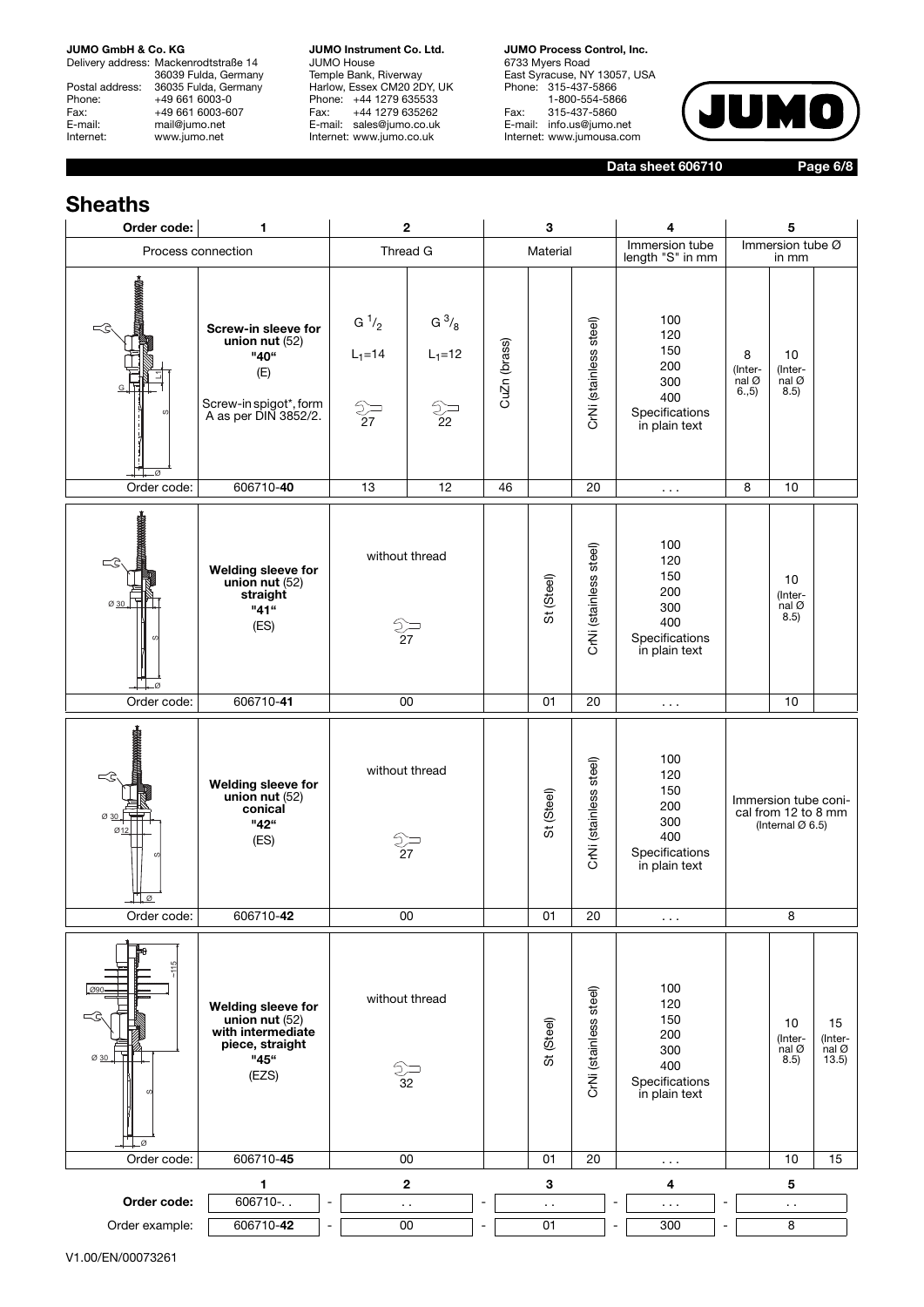Delivery address: Mackenrodtstraße 14 36039 Fulda, Germany Postal address: 36035 Fulda, Germany Phone: +49 661 6003-0<br>Fax: +49 661 6003-60 Fax: +49 661 6003-607<br>E-mail: mail@jumo.net E-mail: mail@jumo.net<br>
Internet: www.iumo.net www.jumo.net

**JUMO Instrument Co. Ltd.** JUMO House Temple Bank, Riverway Harlow, Essex CM20 2DY, UK Phone: +44 1279 635533<br>Fax: +44 1279 635262 +44 1279 635262 E-mail: sales@jumo.co.uk Internet: www.jumo.co.uk

**JUMO Process Control, Inc.** 6733 Myers Road East Syracuse, NY 13057, USA Phone: 315-437-5866 1-800-554-5866 Fax: 315-437-5860 E-mail: info.us@jumo.net Internet: www.jumousa.com



**Data sheet 606710**

**Page 7/8**

## **Sheaths**

| Order code:                                  |                                                                                                | $\mathbf{2}$                   | 3          |                           | 4                                                                         | 5                                                                           |
|----------------------------------------------|------------------------------------------------------------------------------------------------|--------------------------------|------------|---------------------------|---------------------------------------------------------------------------|-----------------------------------------------------------------------------|
| Process connection                           |                                                                                                | Thread G                       | Material   |                           | Immersion tube<br>length "S" in mm                                        | Immersion tube Ø<br>in mm                                                   |
| 115<br>.090-<br>$\leq$ c<br>Ø 30<br>Ø12<br>Ø | Welding sleeve for<br>union nut $(52)$<br>with intermediate<br>piece, conical<br>"46"<br>(EZS) | without thread<br>$rac{2}{32}$ | St (Steel) | steel)<br>CrNi (stainless | 100<br>120<br>150<br>200<br>300<br>400<br>Specifications<br>in plain text | Immersion tube coni-<br>cal from 12 to 8 mm<br>(Internal $\varnothing$ 6.5) |
| Order code:                                  | 606710-46                                                                                      |                                | 01         | 20                        | $\cdots$                                                                  | 8                                                                           |
|                                              |                                                                                                | $\mathbf{2}$                   | 3          |                           | 4                                                                         | 5                                                                           |



| <b>Optional accessories</b> |                    | Abbreviation for<br>process connections | Part No.                |
|-----------------------------|--------------------|-----------------------------------------|-------------------------|
|                             | Sheet steel flange | 72                                      | 60/60677200             |
| $\circ$                     | Wall support       | 73                                      | 60/60171300             |
|                             | Holder             | 78                                      | 60/00558731<br>3 pieces |
|                             |                    | 79                                      | 60/00558730<br>6 pieces |